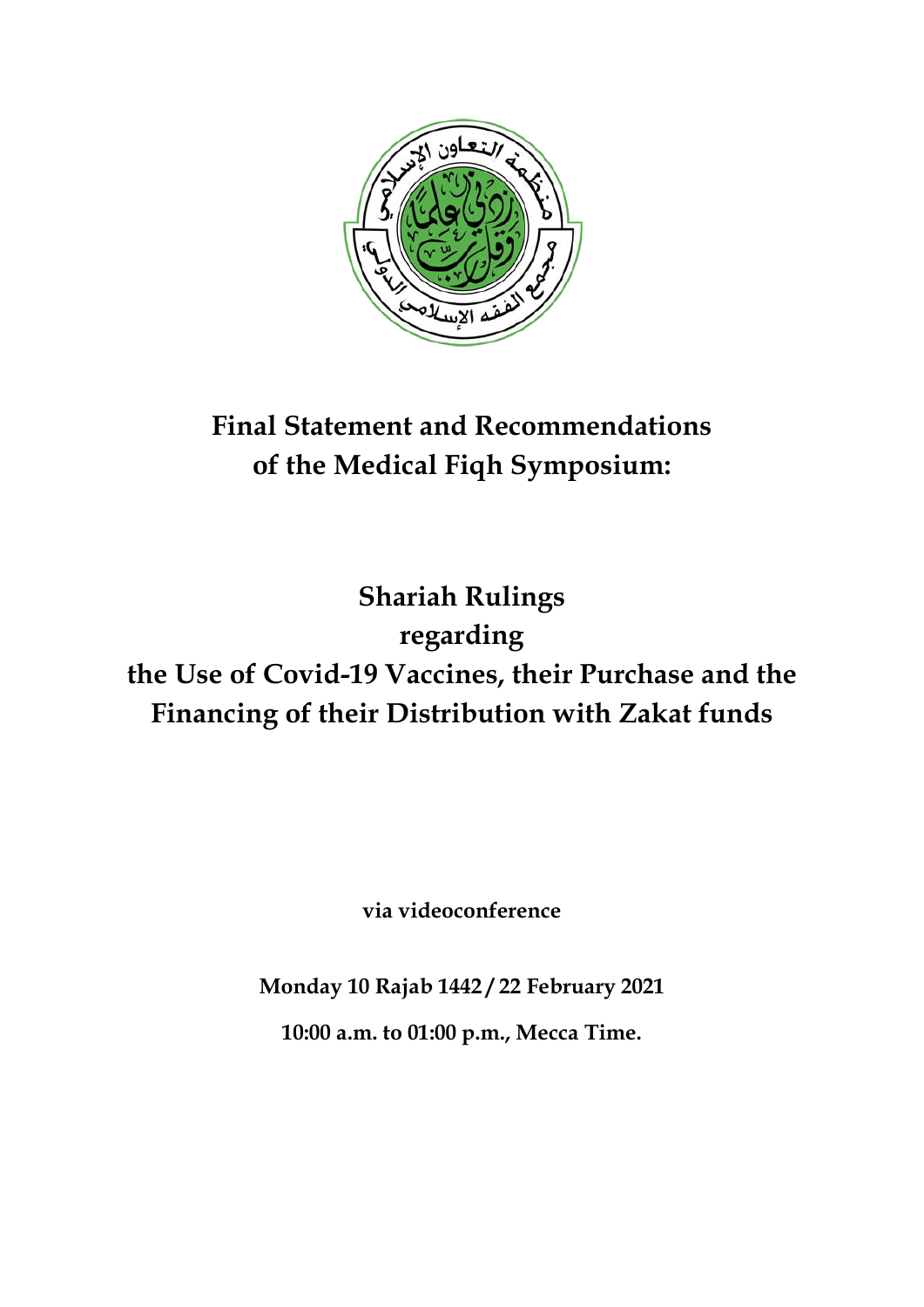## **First: Final Statement**

Praise to Allah Lord of the worlds, and may the blessings and peace be upon whom He sent as a mercy, our master Muhammad, upon his family, companions, and those who follow them until the Day of Judgment

With the grace of Allah, the Secretariat General of the International Islamic Fiqh Academy of the Organization of Islamic Cooperation (Jeddah, Kingdom of Saudi Arabia) held via videoconference on Monday 10 Rajab 1442 (22 February 2021) a medical fiqh symposium on *Shariah rulings regarding the use of Covid-19 vaccines, their purchase and the financing of their distribution with Zakat funds*, following two questions received from the OIC Secretariat General and the Islamic Development Bank.

The symposium brought together several eminent scholars who are also members and experts of the Academy (list of names attached), and opened with a recitation of the Holy Quran.

H.E. Sheikh Saleh bin Abdullah bin Humaid, President of the Academy and Advisor to the Royal Saudi Court, delivered the opening address in which he welcomed the distinguished participants and thanked them for accepting the invitation of the Secretariat General of the Academy to participate in the medical fiqh symposium.

Afterwards, H.E. Prof. Koutoub Moustapha Sano, Secretary General of the Academy, presented in the keynote address the first question of the Secretariat General of the Organization of Islamic Cooperation, and the second question of the Islamic Development Bank, which both read:

- 1) **What is the Shariah ruling on the use of Covid-19 vaccines?**
- 2) **What is the Shariah ruling on the purchase of Covid-19 vaccines and the financing of their distribution to the poor using Zakat funds?**

After presenting the two questions to the jurisconsults and doctors, the seminar's audience listened to a detailed presentation of the participating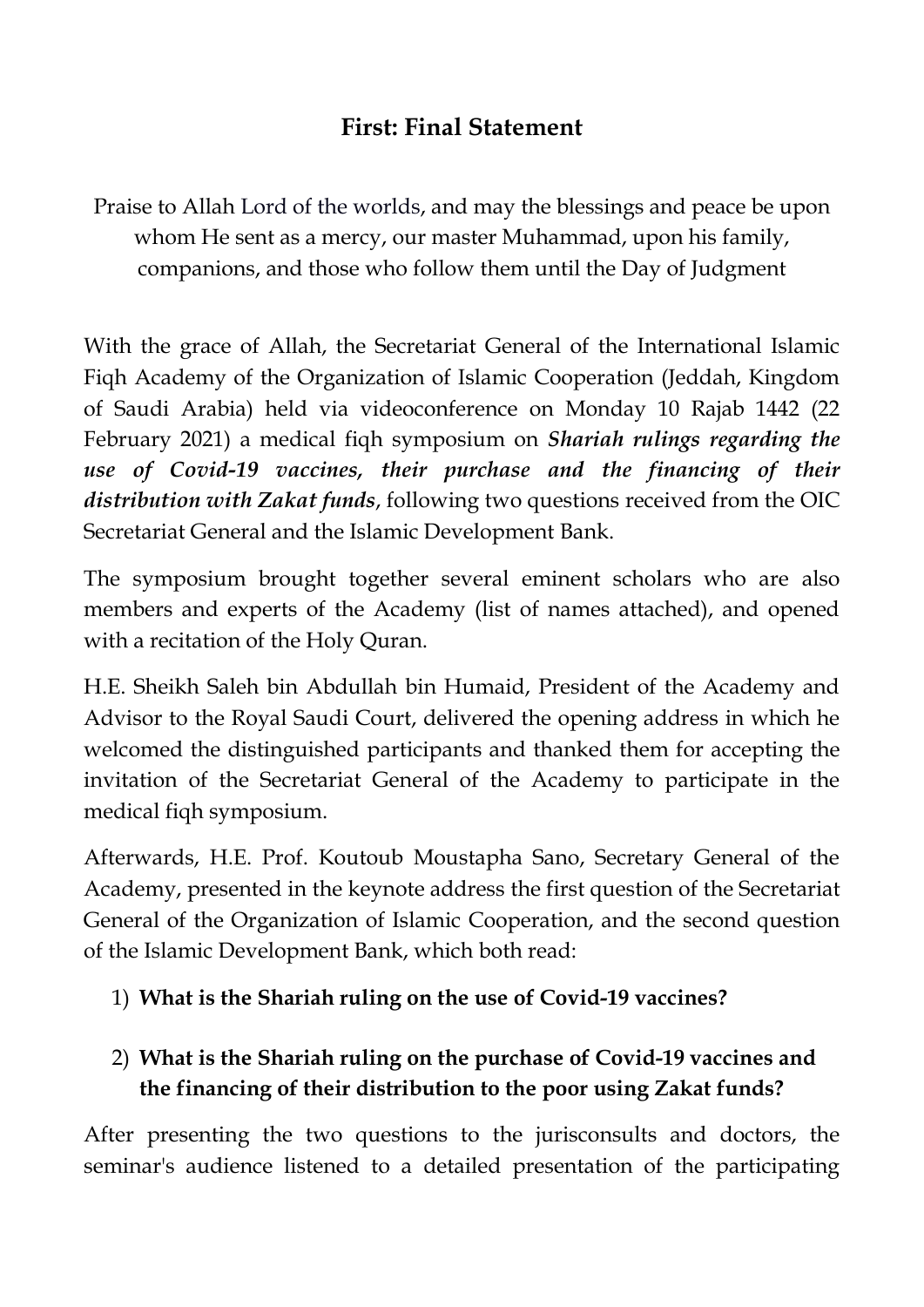doctors who gave essential explanations on the most important substances that make up the currently available vaccines against Covid-19 from a medical point of view. Then the audience listened to the interventions of the jurisconsults on the questions mentioned above.

A committee was therefore formed among the symposium participants to formulate its recommendations. The Secretariat General of the Academy contacted the participating jurisconsults and doctors in order to submit their proposals on the recommendations. The Academy received many interesting proposals, and after review, the following recommendations were concluded:

## **Second**

## **Recommendations**

### **1) Components of Current Covid-19 Vaccines**

Specialists in pharmacology and preventive medicine confirm that the vaccines available against Covid-19 consist of the messenger RNA (ribonucleic acid) of the "SARS CoV2" virus, recombinant DNA material, the common cold virus (adenovirus), other viruses, bacteria, compounds of quillaja tree and plants (as bioreactors), in addition to other auxiliary substances such as potassium, sodium, magnesium, phosphate, acetic acid, tromethamine hydrochloride, diacetate, polysorbate, sucrose, lipids, cholesterol, histidine, ethanol and water.

Therefore, these vaccines do not contain pig or human derivatives, and during their production, chemical reactions and transformations occur between their components, which fall within the Shariah rulings regarding metamorphosis in Islamic jurisprudence.

#### **2) Shariah Ruling on the Use of Current Vaccines**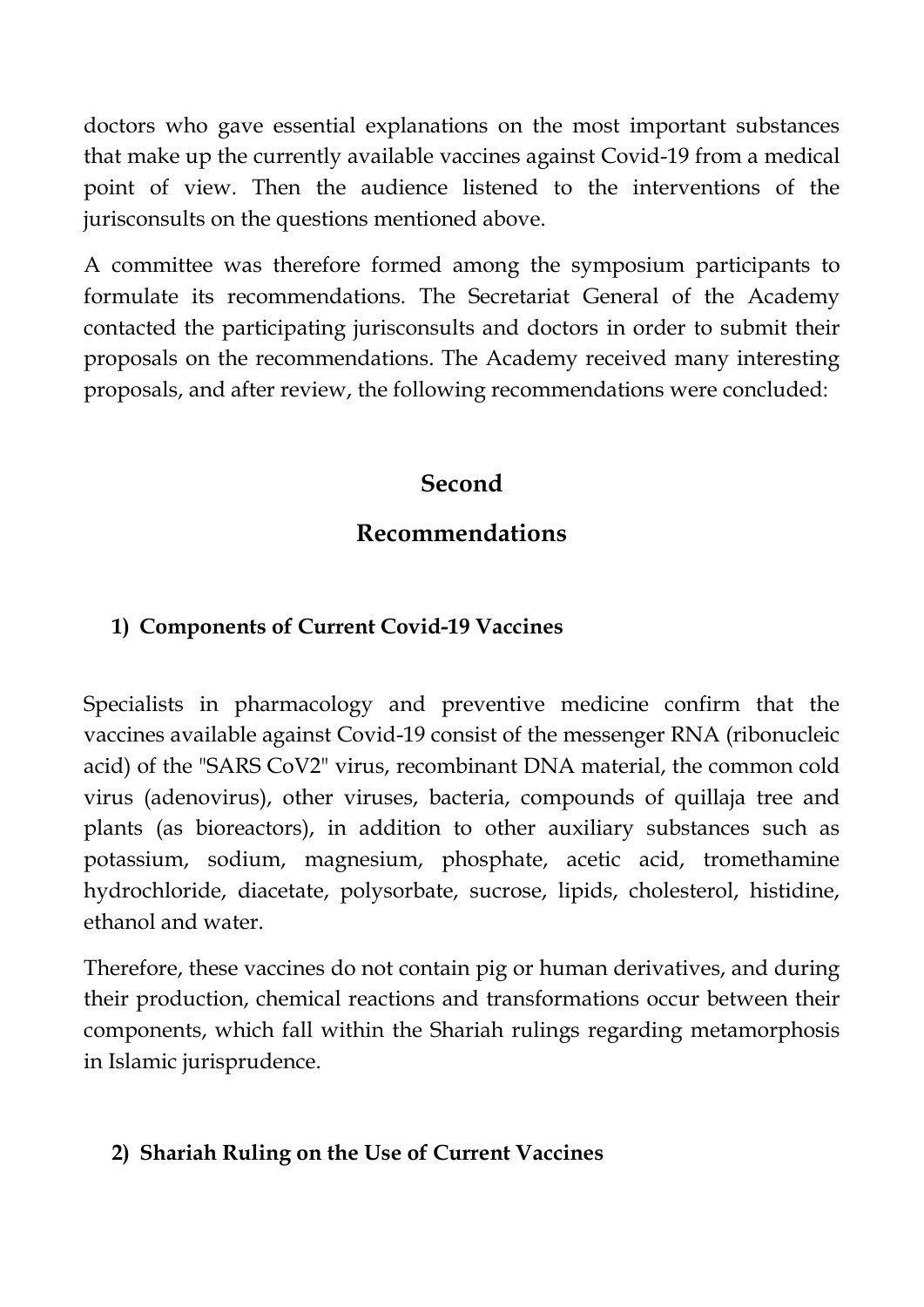Based on the above medical description of the current vaccines, their use for vaccination against Covid-19 is **permissible according to Sharia law**.

Moreover, **vaccination becomes mandatory if the government obligates it**, because the government's rulings are commended by upholding public interests.

On this basis, this symposium calls on Muslims around the world to comply with the instructions issued by the governments of their countries and by the competent health authorities in their communities, in order to implement the Shariah objective of the preservation of life, which is one of the necessary purposes in Islamic law.

## **3) Shariah Ruling on the Use of Zakat funds for the purchase of Covid-19 Vaccines**

After examination and review of the Shariah-based evidences, the supreme purposes, the general maxims, the finalities of actions, the jurisprudential efforts (Ijtihad) of the renowned jurisconsults, past and present, on the meanings of the eight categories of the Zakat recipients mentioned in the Quranic verse:

*"Zakat expenditures are only for the poor and for the needy and for those employed to collect [zakat] and for bringing hearts together [for Islam] and for freeing captives [or slaves] and for those in debt and for the cause of Allah and for the [stranded] traveler an obligation [imposed] by Allah. And Allah is Knowing and Wise." Al-Tawbah 60.*

The symposium recommends the following:

(A) **It is permissible to use Zakat funds as this is contained in the above category of "and in the cause of Allah";** as a matter of fact, the Covid-19 pandemic threatens all humanity, and it must be fought with all the scientific and material means that are permitted. Therefore, the ruler (government) has the right to use the Zakat funds for the elimination of this danger.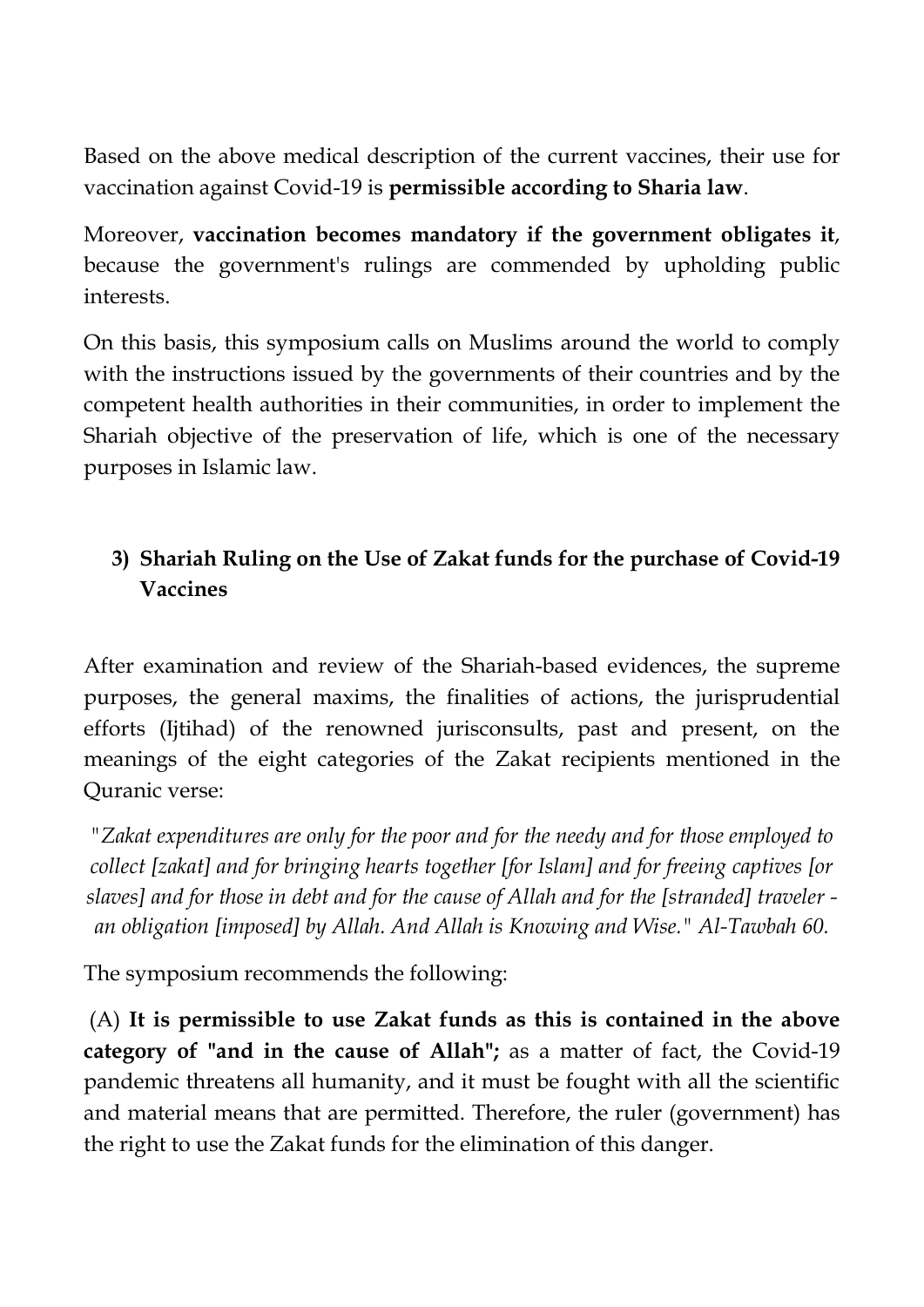(B) **To say:** it is legitimate under Sharia law to use Zakat funds to purchase vaccines and finance their distribution, **does not allude to spending all Zakat funds for that purpose.** Indeed, only a part of its funds would be spent for that while taking into account the rest of the beneficiaries based on the evaluation of interests and needs.

### 4) **General Recommendations**

1- Calling on the states of the world, especially those that are able to cooperate in making vaccines available to countries that cannot purchase them, to finance their distribution to the needy people of the world, because the fight against Covid-19 must be global and for all the countries of the world so that everyone will be protected against the pandemic, in sha Allah.

2- Calling on states, organizations, health authorities, media and all humanity to consider vaccination as a humanitarian issue, which requires cooperation and solidarity in vaccines distribution between countries and humans in a simple and accessible manner.

3- Calling on scholars, preachers, imams, orators and counsellors to advise people to respond favorably to the Covid-19 vaccination campaigns and to warn against rumours and irregular fatwas that sow confusion about the legitimacy of the use of these vaccines, which have been medically proven to be effective and capable of protecting humans against this pandemic.

4- Calling on Muslims to return to Allah, to repent even more, to seek for forgiveness, to give more charities and acts of obedience, so that Allah may spare this pandemic from us and the world, and may He accept those who have perished because of this pandemic. May Allah grant them His forgiveness and mercy, and may He hasten the healing of the sick, protect us and all mankind, for He is All-Capable.

We ask Allah to hasten the end of this pandemic and may wellness, security, and peace prevail over all peoples.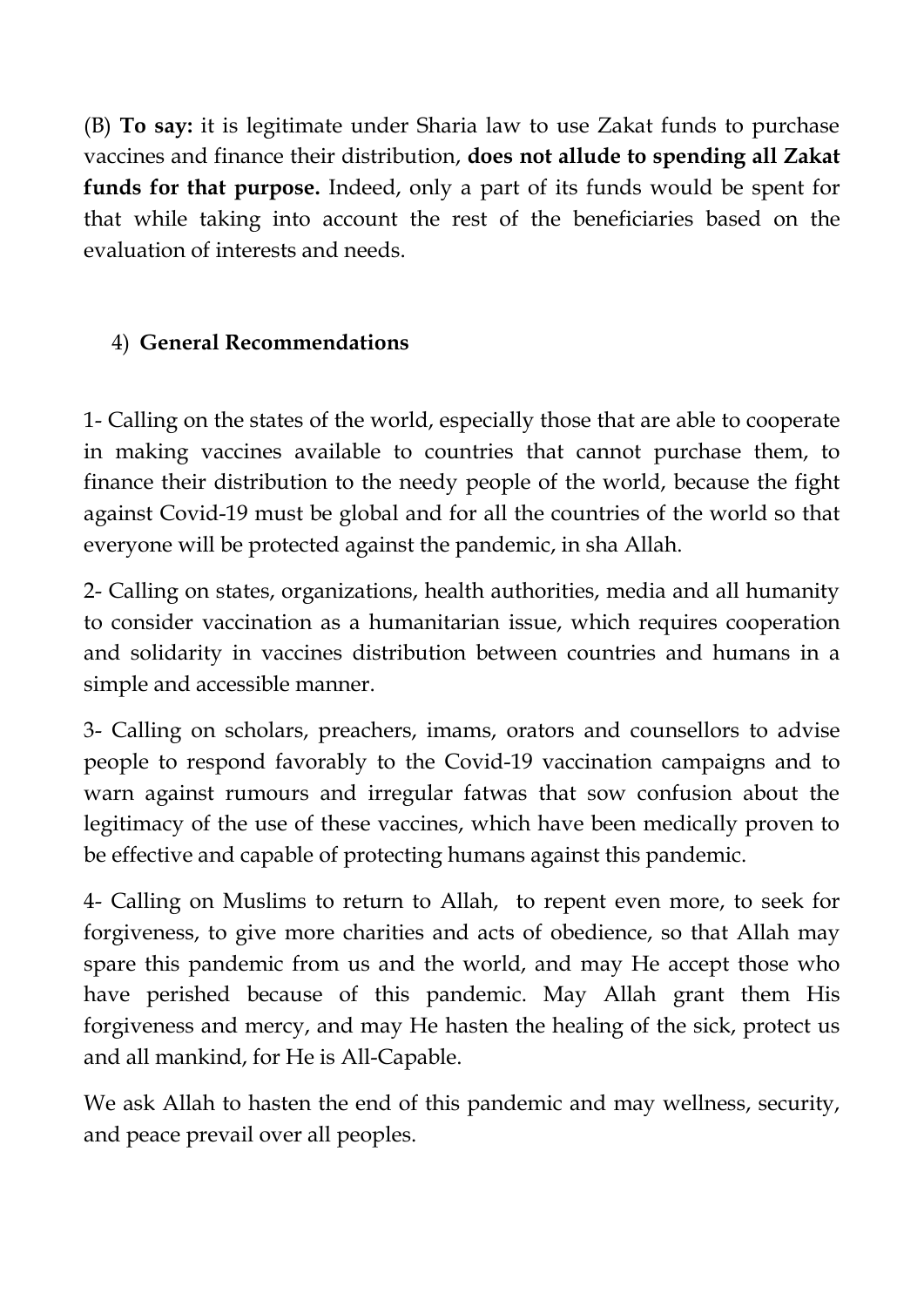May the blessings and peace of Allah be upon our prophet Muhammad, his family and all his companions.

(statement and recommendations published by the Secretariat General of the International Islamic Fiqh Academy in Jeddah on Sunday 22 Rajab 1442, corresponding to 07 March 2021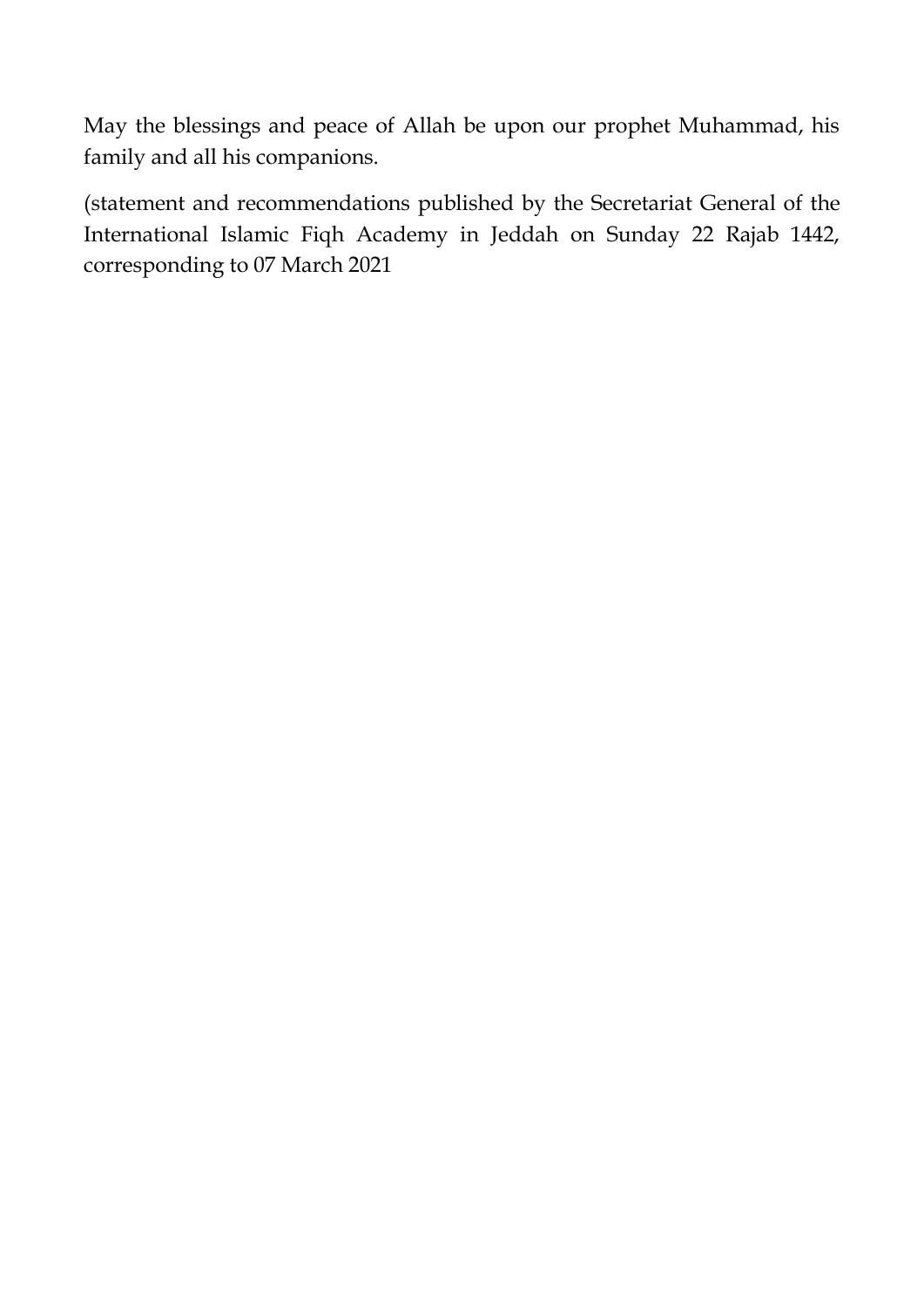## **List of Participants**

- H.E. Sheikh Dr. Saleh bin Abdullah bin Humaid, member of the Council of Senior Scholars, Imam at al-Masjid al-Haram, and President of the Academy.
- H.E. Prof. Koutoub Moustapha Sano, Secretary-General of the Academy.
- H.E. Sheikh Dr. Muhammad Ahmed Muslim al-Khalayla, representative member of the Academy, Minister of Awqaf, Islamic Affairs, and Holy Sites in the Hashemite Kingdom of Jordan.
- H.Em. Sheikh Ahmed bin Hamad al-Khalili, Grand Mufti of the Sultanate of Oman.
- H.E. Sheikh Dr. Saad bin Nasser al-Shathri, Advisor to the Saudi Royal Court, member of the Council of Senior Scholars.
- H.E. Dr. Hussein al-Gezairy, former Minister of Health in Saudi Arabia.
- H.E. Fahd bin Saad al-Majid, Secretary General of the Council of Senior Scholars, Saudi Arabia.
- H.E. Sheikh Prof. Saad bin Turki al-Khathlan, former member of the Council of Senior Scholars, Professor at al-Imaam University in Riyadh, Saudi Arabia.
- H.E. Sheikh Abdullah bin Muhammad al-Khanein, former member of the Council of Senior Scholars.
- H.Em. Dr. Ahmed bin Abdulaziz al-Haddad, member of the Academy, and Grand Mufti of Dubai, United Arab Emirates.
- H.Em. Dr. Muhammad Taqi Usmani, member of the Academy, President of the High Justice of the Republic of Pakistan, Vice-President of Dar-Uloom University Karachi, Pakistan.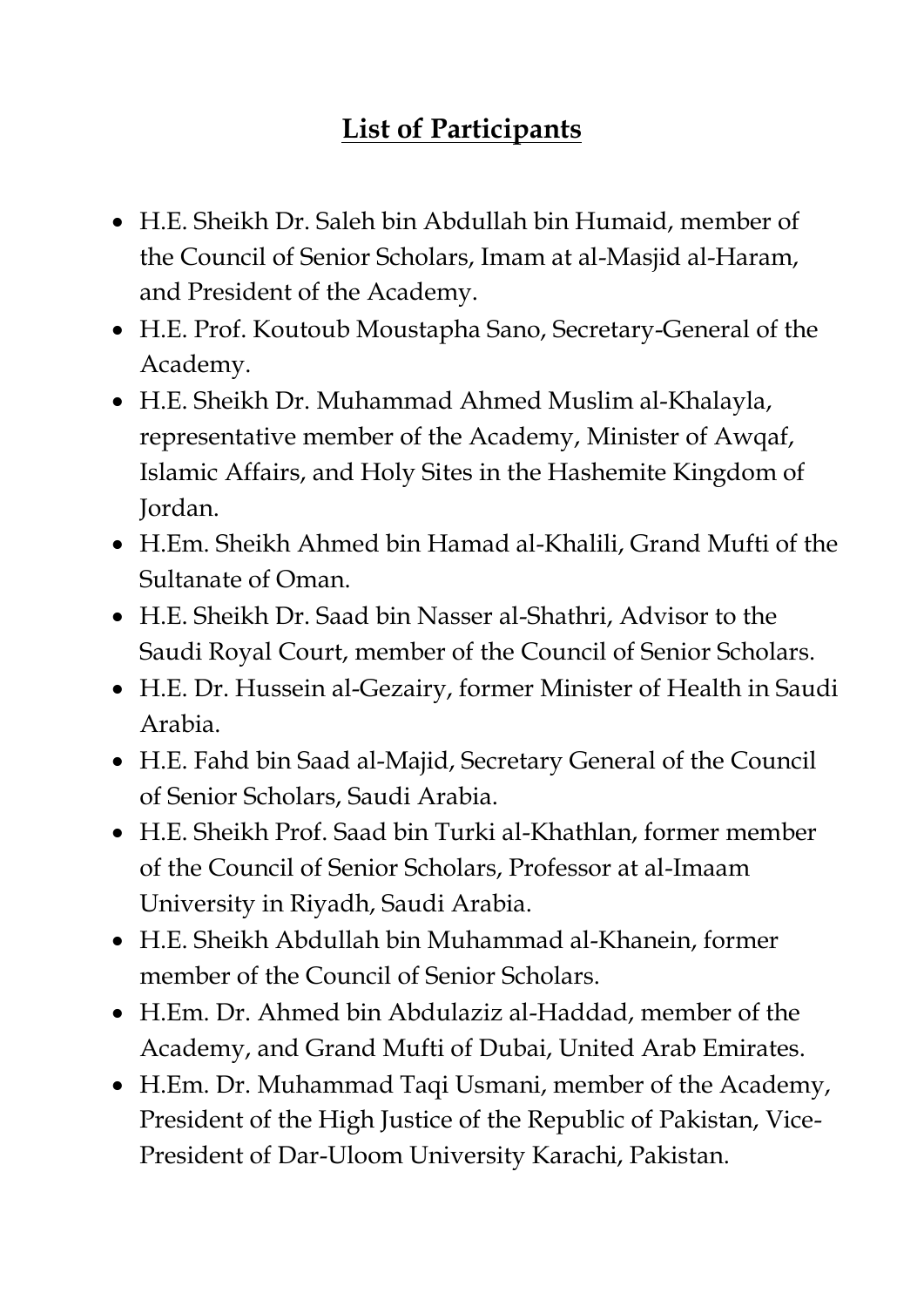- H.Em. Sheikh Dr. Ali Jumuah Mohamed, member of the Academy, former Grand Mufti of the Arab Republic of Egypt.
- H.Em. Dr. Hamdati Maa' al-Ain, member of the Academy and the Constitutional Council of the Kingdom of Morocco.
- H.Em. Dr. Mohamed al-Bichari, member of the Academy, SG of the World Council of Muslim Communities.
- H.Em. Dr. Abdulatif Mohamed Aal-Mahmoud, Academy expert, member of the Supreme Council of Islamic Affairs, Kingdom of Bahrain.
- H.Em. Dr. al-Ayachi Fedad, Academy expert, senior expert at IRTI, Islamic Development Bank.
- H.Em. Dr. Ahmed Mubalaghi, President of the Research and Studies Center at Qom, Islamic Republic of Iran.
- Dr. Abdulbari Mashal, President of Raqaba Group, United States.
- Prof. Said bin Muhammad Bagdash, Professor at Islamic Studies Department, Taibah University, Madinah, KSA.
- Dr. Yaqub al-Mazru, Epidemiology Consultant, President of the of Islamic Advisory Group's Executive Committee.
- Dr. Abdullah Aljoudi, Social Medicine Consultant, President of Ethics Committee at King Fahd University Hospital at Khobar, KSA.
- Prof. Ilham Bajunaid, Fiqh and its Roots Professor, King Abdulaziz University.
- Mr. Abdullah Muhammad, Islamic Development Bank.
- Prof. Mayada Hasan, Fiqh and its Roots Assistant Professor, King Faisal University.
- Dr. Shadiya Mohamed Kaaki, Fiqh Assistant Professor, King Abdulaziz University.